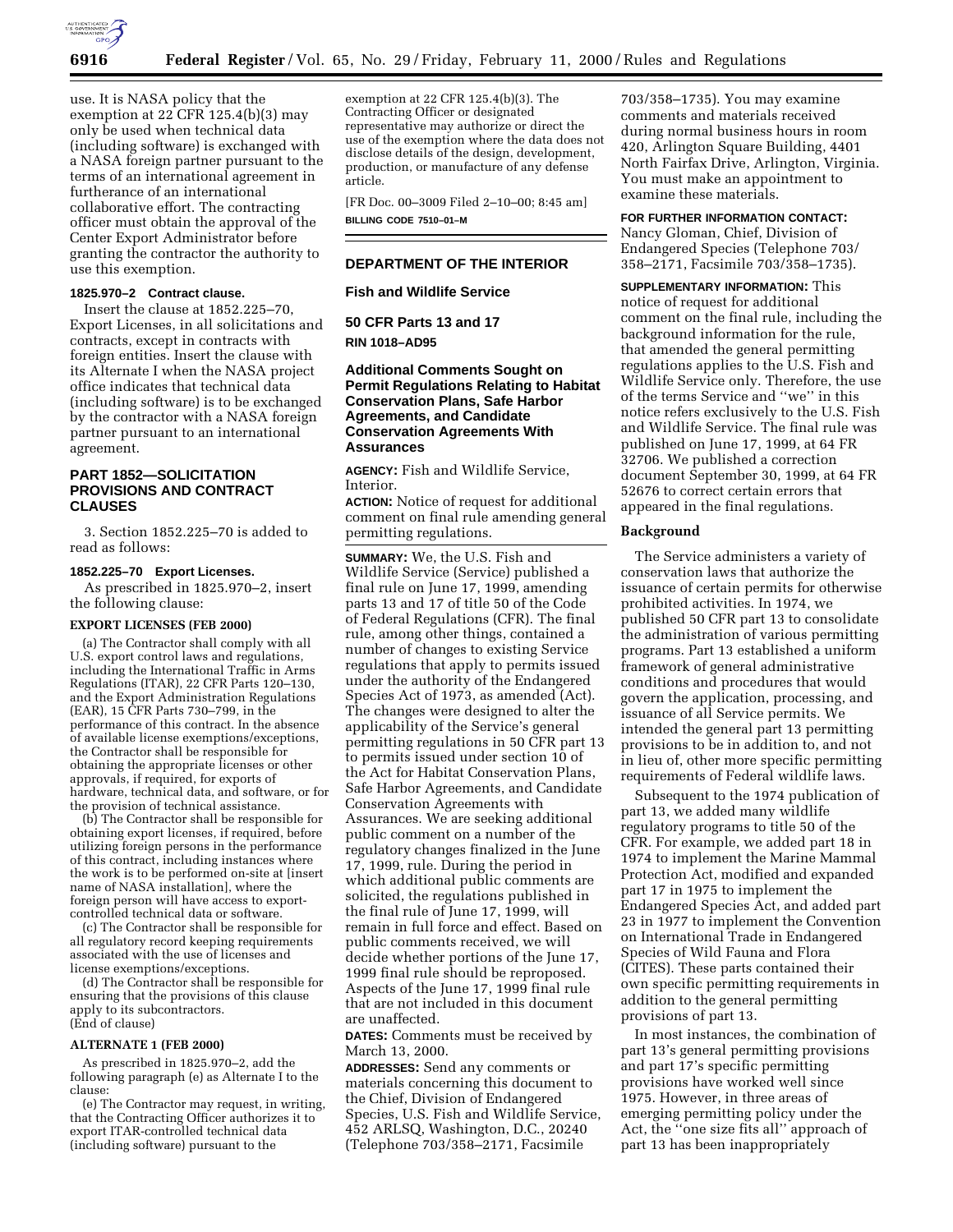constraining and narrow. These three areas involve Habitat Conservation Planning, Safe Harbor Agreements, and Candidate Conservation Agreements with Assurances.

Congress amended section 10(a)(1) of the Act in 1982 to authorize incidental take permits associated with Habitat Conservation Plans (HCP). Many HCP permits involve long-term conservation commitments that run with the affected land for the life of the permit or longer. We negotiate such long-term permits recognizing that a succession of owners may purchase or resell the affected property during the term of the permit. The Service does not view this system as a problem, where the requirements of such permits run with the land and successive owners agree to the terms of the HCP. Property owners similarly do not view this arrangement as a problem so long as we can easily transfer incidental take authorization from one purchaser to another.

In other HCP situations, the HCP permittee may be a State or local agency that intends to sub-permit or blanket the incidental take authorization to hundreds if not thousands of its citizens. We do not view this activity as a problem so long as the original agency permittee abides by, and ensures compliance with, the terms of the HCP.

The above HCP scenarios have not been easily reconcilable with certain sections of part 13. For example, 50 CFR sections 13.24 and 13.25 impose significant restrictions on permit right of succession or transferability. While these restrictions are well justified for most wildlife permitting situations, they have imposed inappropriate and unnecessary limitations for HCP permits where the term of the permit may be lengthy and the parties to the HCP have foreseen the desirability of simplifying sub-permitting and permit transference from one property owner to the next, or from a State or local agency to citizens under their jurisdiction.

Similar problems also could have arisen in attempting to apply the general part 13 permitting requirements to permits issued under part 17 to implement Safe Harbor or Candidate Conservation Agreements with Assurances. A major incentive for property owner participation in the Safe Harbor or Candidate Conservation Agreements with Assurances programs is the long-term certainty the programs provide, including the certainty that the incidental take authorization will run with the land if it changes hands and the new owner agrees to be bound by the terms of the original Agreement. Property owners could have viewed the limitations in several sections (*e.g.,*

sections 13.24 and 13.25) as impediments to the development of these Agreements.

Because we believed that it was appropriate to address the potential conflicts between parts 13 and 17 of the regulations, we promulgated revisions to the regulations that specifically identify in which instances the permit procedures for HCP, Safe Harbor, and Candidate Conservation Agreements with Assurances permits will differ from the general part 13 permit procedures.

## **Description/Overview of the Notice Requesting Additional Comments**

This notice seeks additional public comment on the specific amendments to parts 13 and 17, promulgated in the June 17, 1999, final rule, that dictate when the permitting requirements for HCP, Safe Harbor, and Candidate Conservation Agreements with Assurances permits will vary from the general part 13 requirements. We believe specific regulatory amendments will achieve the purpose of avoiding potential conflicts between these permits and the general part 13 requirements, while more clearly informing potential applicants and the interested public of the ways in which the requirements for HCP, Safe Harbor, and Candidate Conservation Agreements with Assurances permits differ from the general permit requirements. The specific changes on which we seek additional public comment are as follows:

1. Section 13.21(b)(4) generally prevents the Service from issuing a permit for an activity that ''potentially threatens a wildlife or plant population.'' This provision is unnecessary and might even be confusing for issuance criteria for permits under HCPs, Safe Harbor Agreements, and Candidate Conservation Agreements with Assurances, since the HCP and Candidate Conservation Agreements with Assurances issuance criteria already incorporate a requirement that the permitted activity cannot be likely to jeopardize the continued existence of a species and since Safe Harbor Agreement permits must meet a net benefit test. The final rule therefore revised the HCP permit issuance criteria in sections 17.22(b)(2) and 17.32(b)(2) to except HCP permits from section 13.21(b)(4) and included in the final Safe Harbor Agreement and Candidate Conservation Agreement with Assurances permit regulations a similar exception from section 13.21(b)(4) (sections  $17.22(c)(2)$  and  $(d)(2)$  and  $17.32(c)(2)$  and  $(d)(2)$ ).

2. Section 13.23(b) generally reserves to the Service the right to amend permits ''for just cause at any time.'' The final rule revised this provision to clarify that the Service's reserved right to amend HCP, Safe Harbor Agreement, and Candidate Conservation Agreement with Assurances permits must be exercised consistently with the assurances provided to HCP, Safe Harbor Agreement, and Candidate Conservation Agreement with Assurances permit holders in their permits and in the HCP, Safe Harbor Agreement, and Candidate Conservation Agreement with Assurances permit regulations.

3. The final rule revised section 13.24 to provide a more streamlined approach to rights of succession for HCP, Safe Harbor Agreement, and Candidate Conservation Agreement with Assurances permits, and revised section 13.25 to provide for greater transferability of these permits. The restrictions that sections 13.24 and 13.25 previously imposed on permit succession and transferability were justified for most wildlife permitting situations, but they were inappropriate and unnecessary for HCP, Safe Harbor Agreement, and Candidate Conservation Agreement with Assurances permits. These permits may involve substantial long-term conservation commitments, and the Service negotiates such longterm permits recognizing that there may be succession or transfer in ownership during the term of the permit. Revised sections 13.24 and 13.25 allow this transfer as long as the successor or transferor owners meet the general qualifications for holding the permit and agree to the terms of the HCP, Safe Harbor Agreement, or Candidate Conservation Agreement with Assurances. Under revised section 13.25(d), any person is under the direct control of a State or local governmental entity that has been issued a permit and may carry out the activity authorized by the permit if (1) that person is under the jurisdiction of the governmental entity and the permit provides that the person may carry out the authorized activity, or (2) the person has been issued a permit by the governmental entity or executed a written instrument with the governmental entity pursuant to the terms of an implementing agreement.

4. The final rule added a new subparagraph (7) to sections 17.22(b) and 17.32(b) to make clear that HCP permittees remain responsible for mitigation required under the terms of their permits even after surrendering their permits. We have required this approach in many HCPs. The general provision in section 13.26 was silent on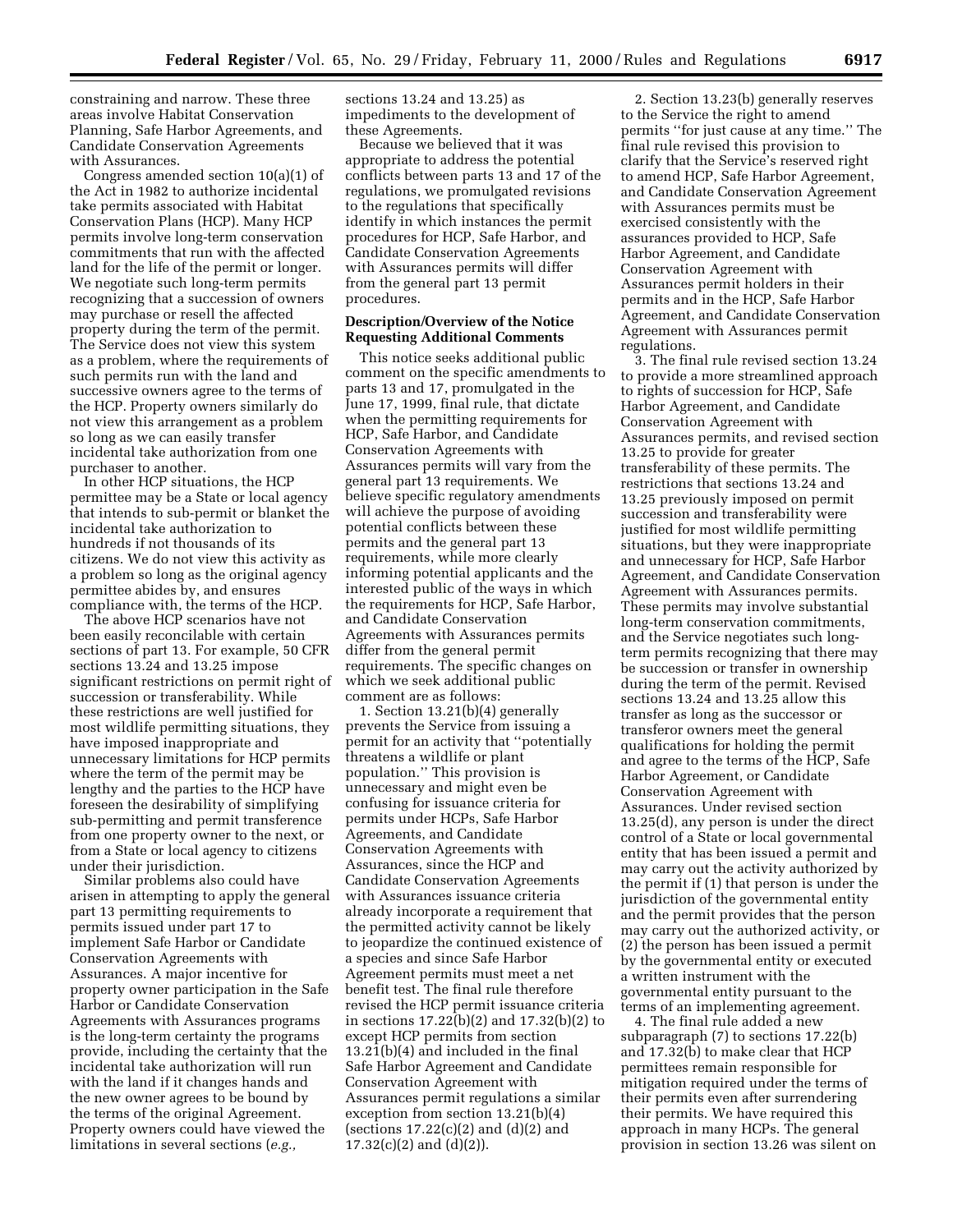this issue and could have been interpreted as not requiring any further actions after surrender of an incidental take permit, even if mitigation were owed under the terms of the permit for take that had already occurred.

5. The final rule modified the permit revocation criteria in section 13.28(a) to provide that the section 13.28(a)(5) criterion shall not apply to HCP, Safe Harbor Agreement, and Candidate Conservation Agreement with Assurances permits. The Service determined that it would be more appropriate to refer instead to the statutory issuance criterion in 16 U.S.C.  $1539(a)(2)(B)(iv)$  that prohibits the issuance of an incidental take permit unless the Service finds the permit is not likely to jeopardize the continued existence of the species. The final rule therefore included in the specific regulations for HCP permits a provision (sections 17.22(b)(8) and 17.32(b)(8)) that allows a permit to be revoked if continuing the permitted activity would be inconsistent with 16 U.S.C.  $1539(a)(2)(B)(iv)$ . The final rule also included similar provisions for the Safe Harbor Agreement and Candidate Conservation Agreement with Assurances permits (sections 17.22(c)(7) and  $(d)(7)$ , and sections  $17.32(c)(7)$  and  $(d)(7)$ ).

In keeping with the ''No Surprises'' rule (sections 17.22(b)(5)–(6) and 17.32(b)(5)–(6)), these provisions would allow the Service to revoke an HCP permit as a last resort in the narrow and unlikely situation in which an unforeseen circumstance results in likely jeopardy to a species covered by the permit and the Service has not been successful in remedying the situation through other means. The Service is firmly committed, as required by the No Surprises rule, to utilizing its resources to address any such unforeseen circumstances. These principles also apply to Safe Harbor Agreement and Candidate Conservation Agreement with Assurances permits.

6. The final rule revised section 13.50 to allow more flexibility where the permittee is a State or local governmental entity and has thus taken a leadership role and is assisting in implementation of the permit program.

7. The final rule added a new subparagraph (5) to sections 17.22(c) and (d) and 17.32(c) and (d) to provide the same ''No Surprises'' assurances for Safe Harbor Agreement and Candidate Conservation Agreement with Assurance permits that already apply to  $HCPs$ 

To ensure that we have promulgated the most effective regulations possible, we seek additional comment on the above described amendments of June 17, 1999, to Title 50, Chapter I,

subchapter B of the CFR, as set forth below for the convenience of the reader. The amendments contain the corrected language included in the September 30, 1999 correction document. Bear in mind that these changes are currently in effect, and no new revision to the CFR will result from this document.

# **§ 13.23 Amendment of permits.**

\* \* \* \* \* (b) The Service reserves the right to amend any permit for just cause at any time during its term, upon written finding of necessity, provided that any such amendment of a permit issued under §§ 17.22(b) through (d) or 17.32(b) through (d) of this subchapter shall be consistent with the requirements of §§ 17.22(b)(5), (c)(5), and (d)(5) or 17.32(b)(5), (c)(5), and (d)(5) of this subchapter, respectively.

\* \* \* \* \*

#### **§ 13.24 Right of succession by certain persons.**

(a) Certain persons other than the permittee are authorized to carry on a permitted activity for the remainder of the term of a current permit, provided they comply with the provisions of paragraph (b) of this section. Such persons are the following:

(1) The surviving spouse, child, executor, administrator, or other legal representative of a deceased permittee; or

(2) A receiver or trustee in bankruptcy or a court-designated assignee for the benefit of creditors.

(b) In order to qualify for the authorization provided in this section, the person or  $\bar{\rm p}$ ersons desiring to continue the activity shall furnish the permit to the issuing officer for endorsement within 90 days from the date the successor begins to carry on the activity.

(c) In the case of permits issued under §§ 17.22(b) through (d) or 17.32(b) through (d) of this subchapter B, the successor's authorization under the permit is also subject to a determination by the Service that:

(1) The successor meets all of the qualifications under this part for holding a permit;

(2) The successor has provided adequate written assurances that it will provide sufficient funding for the conservation plan or Agreement and will implement the relevant terms and conditions of the permit, including any outstanding minimization and mitigation requirements; and

(3) The successor has provided such other information as the Service determines is relevant to the processing of the request.

#### **§ 13.25 Transfer of permits and scope of permit authorization.**

(a) Except as otherwise provided for in this section, permits issued under this part are not transferable or assignable.

(b) Permits issued under §§ 17.22(b) through (d) or 17.32(b) through (d) of this subchapter B may be transferred in whole or in part through a joint submission by the permittee and the proposed transferee, or in the case of a deceased permittee, the deceased permittee's legal representative and the proposed transferee, provided the Service determines that:

(1) The proposed transferee meets all of the qualifications under this part for holding a permit;

(2) The proposed transferee has provided adequate written assurances that it will provide sufficient funding for the conservation plan or Agreement and will implement the relevant terms and conditions of the permit, including any outstanding minimization and mitigation requirements; and

(3) The proposed transferee has provided such other information as the Service determines is relevant to the processing of the submission.

(c) Except as otherwise stated on the face of the permit, any person who is under the direct control of the permittee, or who is employed by or under contract to the permittee for purposes authorized by the permit, may carry out the activity authorized by the permit.

(d) In the case of permits issued under §§ 17.22(b) through (d) or 17.32(b) through (d) of this subchapter to a State or local governmental entity, a person is under the direct control of the permittee where:

(1) The person is under the jurisdiction of the permittee and the permit provides that such person(s) may carry out the authorized activity; or

(2) The person has been issued a permit by the governmental entity or has executed a written instrument with the governmental entity, pursuant to the terms of the implementing agreement.

#### **§ 13.28 Permit revocation.**

 $(a) * * * *$ 

(5) Except for permits issued under §§ 17.22(b) through (d) or 17.32(b) through (d) of this subchapter, the population(s) of the wildlife or plant that is the subject of the permit declines to the extent that continuation of the permitted activity would be detrimental to maintenance or recovery of the affected population.

\* \* \* \* \*

## **§ 13.50 Acceptance of liability.**

Except as otherwise limited in the case of permits described in § 13.25 (d), any person holding a permit under this subchapter B assumes all liability and responsibility for the conduct of any activity conducted under the authority of such permit.

#### **§ 17.22 Permits for scientific purposes, enhancements of propagation or survival, or for incidental taking.**

- \* \* \* \* \*
	- (b) \* \* \*

(2) *Issuance criteria.* (i) Upon receiving an application completed in accordance with paragraph (b)(1) of this section, the Director will decide whether or not a permit should be issued. The Director shall consider the general issuance criteria in § 13.21(b) of this subchapter, except for  $\S 13.21(b)(4)$ , \* \* \* \* \* \* \* \*

(7) *Discontinuance of permit activity.* Notwithstanding the provisions of § 13.26 of this subchapter, a permittee under this paragraph (b) remains responsible for any outstanding minimization and mitigation measures required under the terms of the permit for take that occurs prior to surrender of the permit and such minimization and mitigation measures as may be required pursuant to the termination provisions of an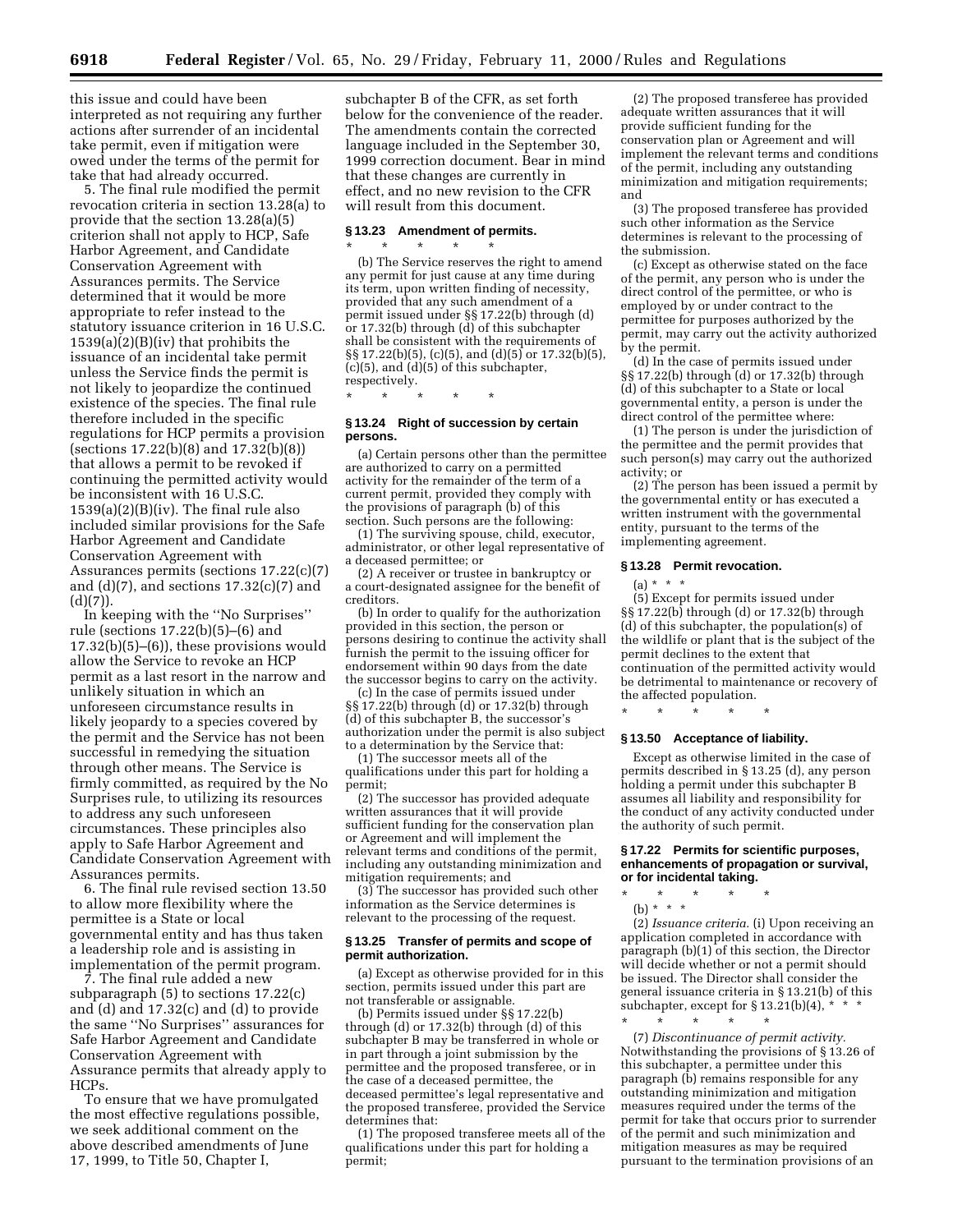implementing agreement, habitat conservation plan, or permit even after surrendering the permit to the Service pursuant to § 13.26 of this subchapter. The permit shall be deemed canceled only upon a determination by the Service that such minimization and mitigation measures have been implemented. Upon surrender of the permit, no further take shall be authorized under the terms of the surrendered permit.

(8) *Criteria for revocation*. A permit issued under this paragraph (b) may not be revoked for any reason except those set forth in § 13.28(a)(1) through (4) of this subchapter or unless continuation of the permitted activity would be inconsistent with the criterion set forth in 16 U.S.C. 1539(a)(2)(B)(iv) and the inconsistency has not been remedied in a timely fashion.

(c)(1) *Application requirements for permits for the enhancement of survival through Safe* Harbor Agreements. \*

(2) *Issuance criteria*. Upon receiving an application completed in accordance with paragraph (c)(1) of this section, the Director will decide whether or not to issue a permit. The Director shall consider the general issuance criteria in § 13.21(b) of this subchapter, except for § 13.21(b)(4), \* \* \* \* \* \* \* \*

(5) *Assurances provided to permittee*. (i) The assurances in paragraph (c)(5)(ii) of this section apply only to Safe Harbor permits issued in accordance with paragraph (c)(2) of this section where the Safe Harbor Agreement is being properly implemented, and apply only with respect to species covered by the Agreement and permit. These assurances cannot be provided to Federal agencies. The assurances provided in this section apply only to Safe Harbor permits issued after July 19, 1999.

(ii) If additional conservation and mitigation measures are deemed necessary, the Director may require additional measures of the permittee, but only if such measures are limited to modifications within conserved habitat areas, if any, for the affected species and maintain the original terms of the Safe Harbor Agreement to the maximum extent possible. Additional conservation and mitigation measures will not involve the commitment of additional land, water, or financial compensation or additional restrictions on the use of land, water, or other natural resources otherwise available for development or use under the original terms of the Safe Harbor Agreement without the consent of the permittee.

(6) *Additional actions.* Nothing in this rule will be construed to limit or constrain the Director, any Federal, State, local, or Tribal government agency, or a private entity, from taking additional actions at its own expense to protect or conserve a species included in a Safe Harbor Agreement.

(7) *Criteria for revocation*. A permit issued under this paragraph (c) may not be revoked for any reason except those set forth in § 13.28(a)(1) through (4) of this subchapter or unless continuation of the permitted activity would be inconsistent with the criterion set forth in  $\S 17.22(c)(2)(iii)$  and the inconsistency has not been remedied in a timely fashion.

(8) *Duration of permits*. The duration of permits issued under this paragraph (c) must

be sufficient to provide a net conservation benefit to species covered in the enhancement of survival permit. In determining the duration of a permit, the Director will consider the duration of the planned activities, as well as the positive and negative effects associated with permits of the proposed duration on covered species, including the extent to which the conservation activities included in the Safe Harbor Agreement will enhance the survival and contribute to the recovery of listed species included in the permit.

(d)(1) *Application requirements for permits for the enhancement of survival through Candidate Conservation Agreements with Assurances.* \*\*\*

(2) *Issuance criteria*. Upon receiving an application completed in accordance with paragraph (d)(1) of this section, the Director will decide whether or not to issue a permit. The Director shall consider the general issuance criteria in § 13.21(b) of this subchapter, except for § 13.21(b)(4), \* \* \* \* \* \* \* \*

(5) *Assurances provided to permittee in case of changed or unforeseen circumstances*. The assurances in this paragraph (d)(5) apply only to permits issued in accordance with paragraph (d)(2) where the Candidate Conservation with Assurances Agreement is being properly implemented, and apply only with respect to species adequately covered by the Candidate Conservation with Assurances Agreement. These assurances cannot be provided to Federal agencies.

(i) *Changed circumstances provided for in the Agreement.* If additional conservation and mitigation measures are deemed necessary to respond to changed circumstances and were provided for in the Agreement's operating conservation program, the permittee will implement the measures specified in the Agreement.

(ii) *Changed circumstances not provided for in the Agreement.* If additional conservation and mitigation measures are deemed necessary to respond to changed circumstances and such measures were not provided for in the Agreement's operating conservation program, the Director will not require any conservation and mitigation measures in addition to those provided for in the Agreement without the consent of the permittee, provided the Agreement is being properly implemented.

(iii) *Unforeseen circumstances.* (A) In negotiating unforeseen circumstances, the Director will not require the commitment of additional land, water, or financial compensation or additional restrictions on the use of land, water, or other natural resources beyond the level otherwise agreed upon for the species covered by the Agreement without the consent of the permittee.

(B) If additional conservation and mitigation measures are deemed necessary to respond to unforeseen circumstances, the Director may require additional measures of the permittee where the Agreement is being properly implemented, but only if such measures are limited to modifications within conserved habitat areas, if any, or to the Agreement's operating conservation program

for the affected species, and maintain the original terms of the Agreement to the maximum extent possible. Additional conservation and mitigation measures will not involve the commitment of additional land, water or financial compensation or additional restrictions on the use of land, water, or other natural resources otherwise available for development or use under the original terms of the Agreement without the consent of the permittee.

(C) The Director will have the burden of demonstrating that unforeseen circumstances exist, using the best scientific and commercial data available. These findings must be clearly documented and based upon reliable technical information regarding the status and habitat requirements of the affected species. The Director will consider, but not be limited to, the following factors:

(*1*) Size of the current range of the affected species;

(*2*) Percentage of range adversely affected by the Agreement;

(*3*) Percentage of range conserved by the Agreement;

(*4*) Ecological significance of that portion of the range affected by the Agreement;

(*5*) Level of knowledge about the affected species and the degree of specificity of the species' conservation program under the Agreement; and

(*6*) Whether failure to adopt additional conservation measures would appreciably reduce the likelihood of survival and recovery of the affected species in the wild.

(6) *Additional actions*. Nothing in this rule will be construed to limit or constrain the Director, any Federal, State, local, or Tribal government agency, or a private entity, from taking additional actions at its own expense to protect or conserve a species included in a Candidate Conservation with Assurances Agreement.

(7) *Criteria for revocation*. A permit issued under this paragraph (d) may not be revoked for any reason except those set forth in § 13.28(a)(1) through (4) of this subchapter or unless continuation of the permitted activity would be inconsistent with the criterion set forth in paragraph (d)(2)(iii) of this section and the inconsistency has not been remedied in a timely fashion.

(8) *Duration of the Candidate Conservation Agreement*. The duration of a Candidate Conservation Agreement covered by a permit issued under this paragraph (d) must be sufficient to enable the Director to determine that the benefits of the conservation measures in the Agreement, when combined with those benefits that would be achieved if it is assumed that the conservation measures would also be implemented on other necessary properties, would preclude or remove any need to list the species covered by the Agreement.

\* \* \* \* \*

# **§ 17.32 Permits—general.**

- \* \* \* \* \*
- (b) \* \* \*

(2) *Issuance criteria.* (i) Upon receiving an application completed in accordance with paragraph (b)(1) of this section, the Director will decide whether or not a permit should be issued. The Director shall consider the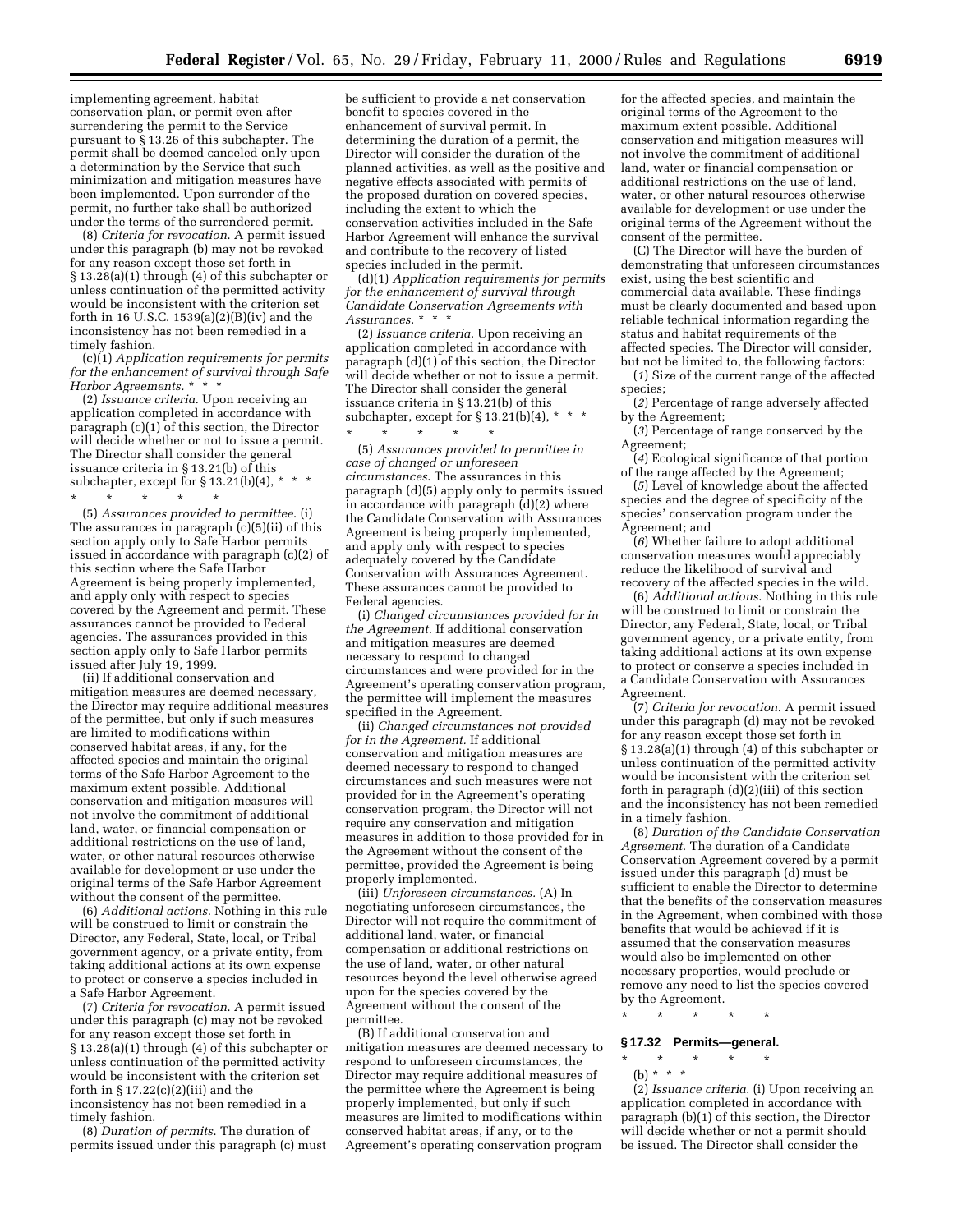general issuance criteria in 13.21(b) of this subchapter, except for  $13.21(b)(4)$ ,  $*$ \* \* \* \* \*

(7) *Discontinuance of permit activity.* Notwithstanding the provisions of § 13.26 of this subchapter, a permittee under this paragraph (b) remains responsible for any outstanding minimization and mitigation measures required under the terms of the permit for take that occurs prior to surrender of the permit and such minimization and mitigation measures as may be required pursuant to the termination provisions of an implementing agreement, habitat conservation plan, or permit even after surrendering the permit to the Service pursuant to § 13.26 of this subchapter. The permit shall be deemed canceled only upon a determination by the Service that such minimization and mitigation measures have been implemented. Upon surrender of the permit, no further take shall be authorized under the terms of the surrendered permit.

(8) *Criteria for revocation.* A permit issued under this paragraph (b) may not be revoked for any reason except those set forth in § 13.28(a)(1) through (4) of this subchapter or unless continuation of the permitted activity would be inconsistent with the criterion set forth in 16 U.S.C. 1539(a)(2)(B)(iv) and the inconsistency has not been remedied in a timely fashion.

(c)(1) *Application requirements for permits for the enhancement of survival through Safe Harbor Agreements.* \*\*\*

(2) *Issuance criteria.* Upon receiving an application completed in accordance with paragraph (c)(1) of this section, the Director will decide whether or not to issue a permit. The Director shall consider the general issuance criteria in § 13.21(b) of this subchapter, except for § 13.21(b)(4), \* \* \* \* \* \* \* \*

(5) *Assurances provided to permittee.* (i) The assurances in subparagraph (ii) of this paragraph (c)(5) apply only to Safe Harbor permits issued in accordance with paragraph (c)(2) of this section where the Safe Harbor Agreement is being properly implemented, and apply only with respect to species covered by the Agreement and permit. These assurances cannot be provided to Federal agencies. The assurances provided in this section apply only to Safe Harbor permits issued after July 19, 1999.

(ii) If additional conservation and mitigation measures are deemed necessary, the Director may require additional measures of the permittee, but only if such measures are limited to modifications within conserved habitat areas, if any, for the affected species and maintain the original terms of the Safe Harbor Agreement to the maximum extent possible. Additional conservation and mitigation measures will not involve the commitment of additional land, water, or financial compensation or additional restrictions on the use of land, water, or other natural resources otherwise available for development or use under the original terms of the Safe Harbor Agreement without the consent of the permittee.

(6) *Additional actions.* Nothing in this rule will be construed to limit or constrain the Director, any Federal, State, local, or Tribal government agency, or a private entity, from

taking additional actions at its own expense to protect or conserve a species included in a Safe Harbor Agreement.

(7) *Criteria for revocation.* A permit issued under this paragraph (c) may not be revoked for any reason except those set forth in §§ 13.28(a)(1) through (4) of this subchapter or unless continuation of the permitted activity would be inconsistent with the criterion set forth in §§ 17.22(c)(2)(iii) and the inconsistency has not been remedied in a timely fashion.

(8) *Duration of permits.* The duration of permits issued under this paragraph (c) must be sufficient to provide a net conservation benefit to species covered in the enhancement of survival permit. In determining the duration of a permit, the Director will consider the duration of the planned activities, as well as the positive and negative effects associated with permits of the proposed duration on covered species, including the extent to which the conservation activities included in the Safe Harbor Agreement will enhance the survival and contribute to the recovery of listed species included in the permit.

(d)(1) *Application requirements for permits for the enhancement of survival through Candidate Conservation Agreements with Assurances.* \*\*\*

(2) *Issuance criteria.* Upon receiving an application completed in accordance with paragraph (d)(1) of this section, the Director will decide whether or not to issue a permit. The Director shall consider the general issuance criteria in § 13.21(b) of this subchapter, except for  $§ 13.21(b)(4)$ , \* \* \* \* \* \* \* \*

(5) *Assurances provided to permittee in case of changed or unforeseen circumstances.* The assurances in this paragraph (d)(5) apply only to permits issued in accordance with paragraph (d)(2) where the Candidate Conservation with Assurances Agreement is being properly implemented, and apply only with respect to species adequately covered by the Candidate Conservation with Assurances Agreement. These assurances cannot be provided to Federal agencies.

(i) *Changed circumstances provided for in the Agreement.* If additional conservation and mitigation measures are deemed necessary to respond to changed circumstances and were provided for in the Agreement's operating conservation program, the permittee will implement the measures specified in the Agreement.

(ii) *Changed circumstances not provided for in the Agreement.* If additional conservation and mitigation measures are deemed necessary to respond to changed circumstances and such measures were not provided for in the Agreement's operating conservation program, the Director will not require any conservation and mitigation measures in addition to those provided for in the Agreement without the consent of the permittee, provided the Agreement is being properly implemented.

(iii) *Unforeseen circumstances.* (A) In negotiating unforeseen circumstances, the Director will not require the commitment of additional land, water, or financial compensation or additional restrictions on

the use of land, water, or other natural resources beyond the level otherwise agreed upon for the species covered by the Agreement without the consent of the permittee.

(B) If additional conservation and mitigation measures are deemed necessary to respond to unforeseen circumstances, the Director may require additional measures of the permittee where the Agreement is being properly implemented, but only if such measures are limited to modifications within conserved habitat areas, if any, or to the Agreement's operating conservation program for the affected species, and maintain the original terms of the Agreement to the maximum extent possible. Additional conservation and mitigation measures will not involve the commitment of additional land, water, or financial compensation or additional restrictions on the use of land, water, or other natural resources otherwise available for development or use under the original terms of the Agreement without the consent of the permittee.

(C) The Director will have the burden of demonstrating that unforeseen circumstances exist, using the best scientific and commercial data available. These findings must be clearly documented and based upon reliable technical information regarding the status and habitat requirements of the affected species. The Director will consider, but not be limited to, the following factors:

(*1*) Size of the current range of the affected species;

(*2*) Percentage of range adversely affected by the Agreement;

(*3*) Percentage of range conserved by the Agreement;

(*4*) Ecological significance of that portion of the range affected by the Agreement;

(*5*) Level of knowledge about the affected species and the degree of specificity of the species' conservation program under the Agreement; and

(*6*) Whether failure to adopt additional conservation measures would appreciably reduce the likelihood of survival and recovery of the affected species in the wild.

(6) *Additional actions.* Nothing in this rule will be construed to limit or constrain the Director, any Federal, State, local, or Tribal government agency, or a private entity, from taking additional actions at its own expense to protect or conserve a species included in a Candidate Conservation with Assurances Agreement.

(7) *Criteria for revocation.* A permit issued under this paragraph (d) may not be revoked for any reason except those set forth in § 13.28(a)1) through (4) of this subchapter or unless continuation of the permitted activity would be inconsistent with the criterion set forth in paragraph (d)(2)(iii) of this section and the inconsistency has not been remedied in a timely fashion.

(8) *Duration of the Candidate Conservation Agreement.* The duration of a Candidate Conservation Agreement covered by a permit issued under this paragraph (d) must be sufficient to enable the Director to determine that the benefits of the conservation measures in the Agreement, when combined with those benefits that would be achieved if it is assumed that the conservation measures